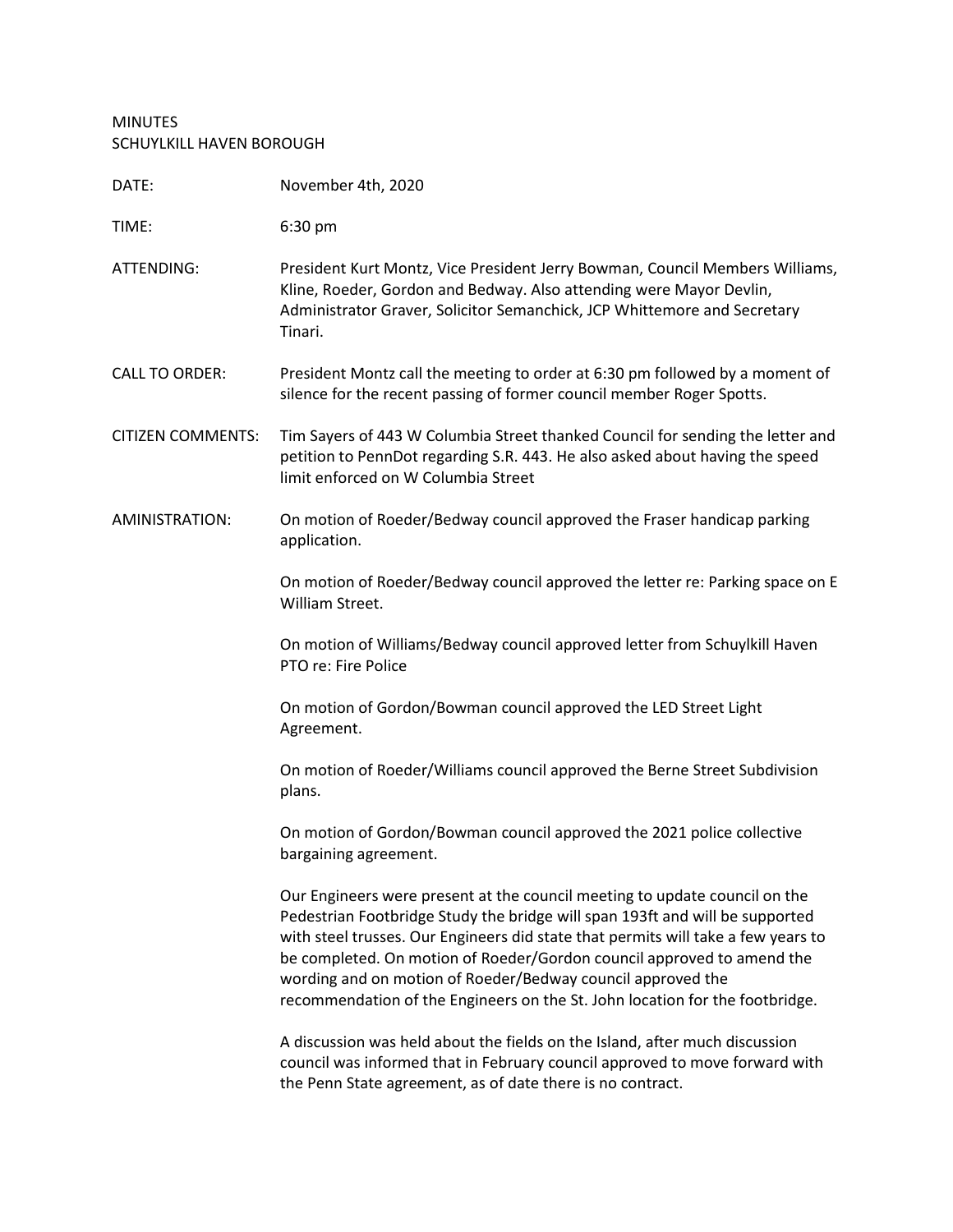| CITIZEN COMMENTS:         | Ruth Tucci 211 Fidler Ave stated that the Election at the Senior/Recreation<br>Center went very well.                                                            |
|---------------------------|------------------------------------------------------------------------------------------------------------------------------------------------------------------|
| <b>OTHER BUSINESS:</b>    | Vice President Jerry Bowman informed council that November 11 <sup>th</sup> at 4pm there<br>will be a dedication for the mural wall.                             |
|                           | Mayor Devlin stated that the Veteran's Day parade for the school will be<br>November 11 <sup>th</sup>                                                            |
|                           | Council Member Roeder informed council that November 8 <sup>th</sup> there will be a<br>drive thru Chicken BBQ and she also thanked Veteran's for their service. |
| <b>EXECUTIVE SESSION:</b> | An executive session was held at 6:00pm before the council meeting regarding<br>Personnel.                                                                       |
| ADJOURN:                  | There being no further business, the meeting adjourned at 7:03pm on motion of<br>Gordon/Bowman.                                                                  |
|                           | <b>Respectfully Submitted:</b>                                                                                                                                   |

Kaitlyn Tinari Borough Secretary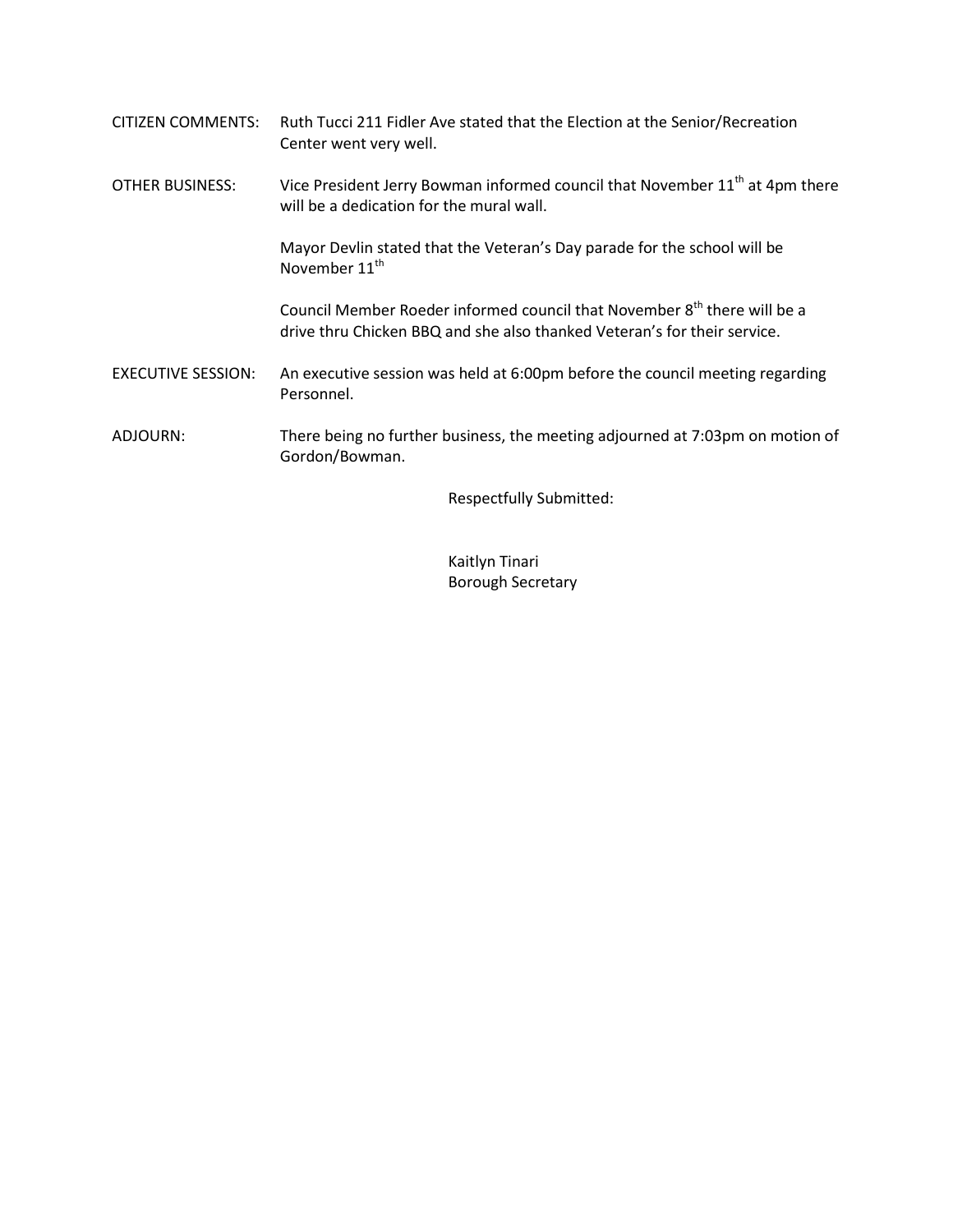## MINUTES SCHUYLKILL HAVEN BOROUGH

| DATE:                    | November 18 <sup>th</sup> , 2020                                                                                                                                                                                                                                                                 |
|--------------------------|--------------------------------------------------------------------------------------------------------------------------------------------------------------------------------------------------------------------------------------------------------------------------------------------------|
| TIME:                    | 6:30 pm                                                                                                                                                                                                                                                                                          |
| PLACE:                   | Recreation Center, Schuylkill Haven                                                                                                                                                                                                                                                              |
| ATTENDING:               | VP Jerry Bowman, Council Members Gordon, Kline, Bedway and Roeder. Also<br>present were Mayor Devlin, JCP Whittemore, Administrator Graver, Solicitor<br>Semanchick, and Secretary Tinari. President Kurt Montz was absent due to<br>surgery and Council member Williams was absent due to work. |
| <b>CALL TO ORDER:</b>    | Vice President Bowman called the meeting to order at 6:30 pm with the pledge<br>of allegiance followed by a prayer.                                                                                                                                                                              |
| <b>CITIZEN COMMENTS:</b> | None.                                                                                                                                                                                                                                                                                            |
| MINUTES:                 | On motion of Roeder/Gordon the minutes from October 7 <sup>th</sup> and October 21 <sup>st</sup><br>meeting were approved.                                                                                                                                                                       |
| <b>TAX COLLECTOR:</b>    | The Tax Collector's report in the amount of \$7,348.00 was approved on motion<br>of Gordon/Kline.                                                                                                                                                                                                |
| <b>TREASURER'S RPT:</b>  | Gloria Ebling, Treasurer, presented Council with the October 2020 Treasurers'<br>report. On motion of Roeder/Bedway Council approved this report.                                                                                                                                                |
| <b>BILLS:</b>            | The following bills were approved for payment on motion of Gordon/Roeder:<br>General \$269,713.02; Electric \$466,434.44; Water \$120,734.82; Sewer<br>\$137,583.46 for a total of \$994,465.74                                                                                                  |
| <b>CORRESPONDENCE:</b>   | Letter from Fire Police Association re: Boot Drive. On motion of Gordon/Bedway<br>Council approved the Boot Drive on November 27 <sup>th</sup> .                                                                                                                                                 |
| ADMINISTRATION:          | On motion of Roeder/Gordon Council approved the October transfers.                                                                                                                                                                                                                               |
|                          | On motion of Roeder/Gordon Council approved to allow parking on Main Street<br>where before there was no parking from 1am to 6am.                                                                                                                                                                |
|                          | On motion of Roeder/Gordon Council approve iPad and accessories for the<br>SHFDs apparatus.                                                                                                                                                                                                      |
|                          | On motion of Roeder/Gordon Council approved the work order in the amount<br>\$137,500 for the Pedestrian Footbridge.                                                                                                                                                                             |
|                          | Administrator Graver updated council that he had a zoom meeting with Penn<br>Vest for the lead water service line replacements.                                                                                                                                                                  |